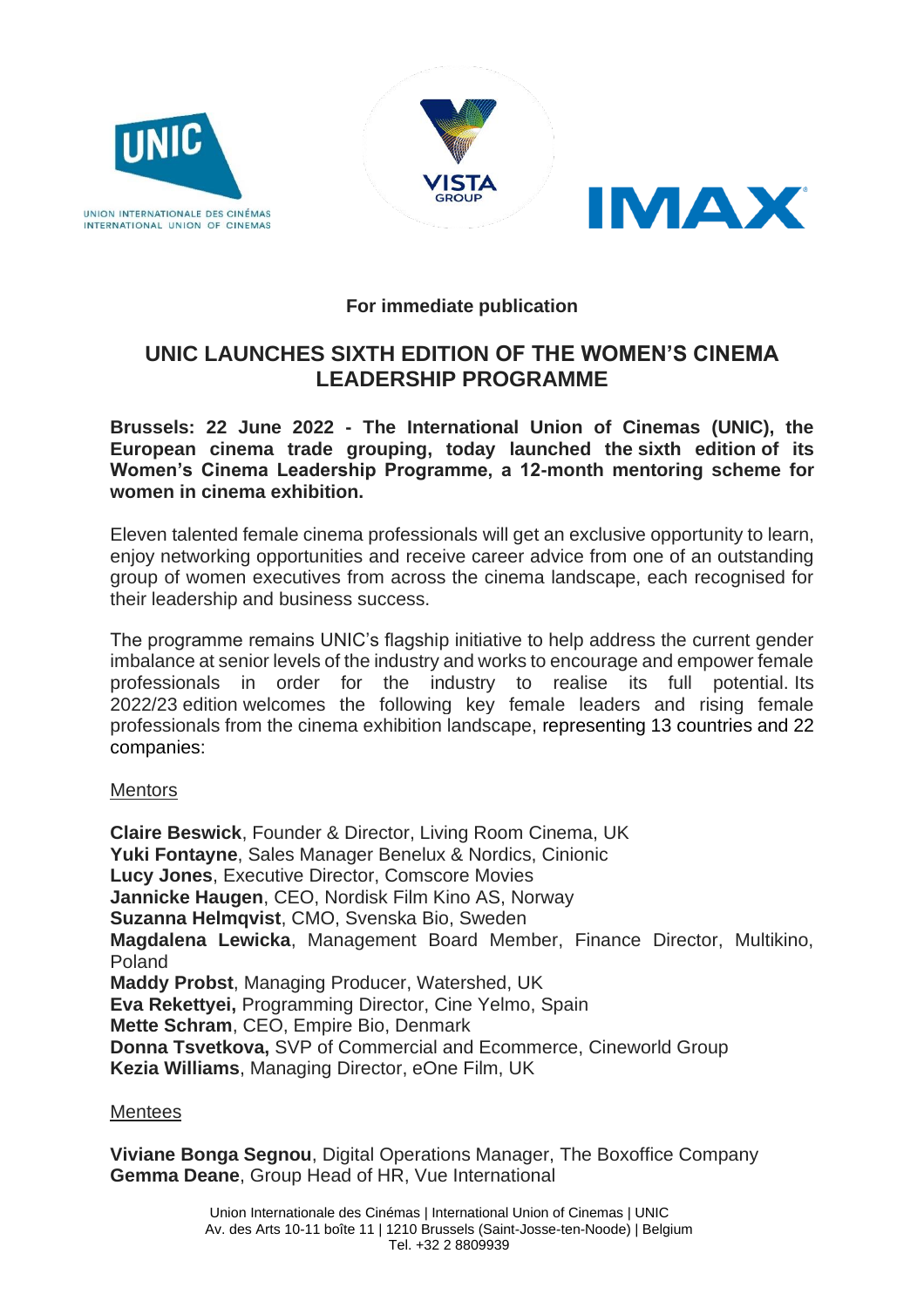**Linn Fingalsson**, Associate Manager, EMEA Marketing, IMAX **Christina Flourentzou**, Regional Manager, Curzon, UK

**Gvantsa Garmelia**, Marketing Director, Cavea, Georgia

**Sarah Hofmann**, Development & Real Estate Manager, UCI Multiplex, Germany

**Blerina Pashollari**, Cinema Manager & Digital Marketing Manager, Mastercine, Italy **Katharina Phebey**, Head of Marketing & Content/ Member of the Management Board, Kinopolis, Germany

**Mirona Radu**, Film Programmer & Coordinator, Peasant Museum Cinema, Romania & Festival Director, Film O'Clock International Festival

**Michelle Stevens**, Commercial Director, Powster

**Imke van Schaaijk**, PR & Communication Manager, Pathé NL

Welcoming this latest edition of the programme, UNIC CEO Laura Houlgatte commented:

*" Since the programme was launched in 2017, more than 100 mentors and mentees have been part of our journey. We are delighted to witness their career evolution and how previous mentees became mentors along the way. We are grateful to each and every one of them for their trust, support, enthusiasm and vision. They are the real ambassadors of the programme!*

*We are still on a road to encourage more diversity and inclusion in senior management roles in the industry, and are delighted to see that similar initiatives have been launched recently. Change can only happen if we all do our part. I would also like to thank IMAX and Vista Group - The Champions of the UNIC Women's Cinema Leadership Programme - for supporting our mission.* 

*It's exciting to see our community growing year by year and we are are thrilled to welcome our new mentors and mentees. What a fantastic group of women leaders ready to learn, empower and inspire!*

*Huge thanks to the graduating mentors and mentees for their dedication, ambition and hard work during the past year. You did it! And to the new cohort - I wish you a very empowering journey!"*

### **Notes for editors**

The UNIC Women's Cinema Leadership Programme is a 12-month cross-sector, international mentoring scheme for women in cinema exhibition.

Launched in 2017, the Programme is rooted in the belief that gender-balanced leadership in cinema exhibition is imperative for business success, better governance and equity in the industry.

More information [here.](https://www.unic-cinemas.org/industry/mentoring-scheme/)

### **The International Union of Cinemas (UNIC)**

The Union Internationale des Cinémas/International Union of Cinemas (UNIC) represents the interests of cinema trade associations and cinema operators covering 39 countries in Europe and neighbouring regions. More information at [www.unic](http://www.unic-cinemas.org/)[cinemas.org](http://www.unic-cinemas.org/)